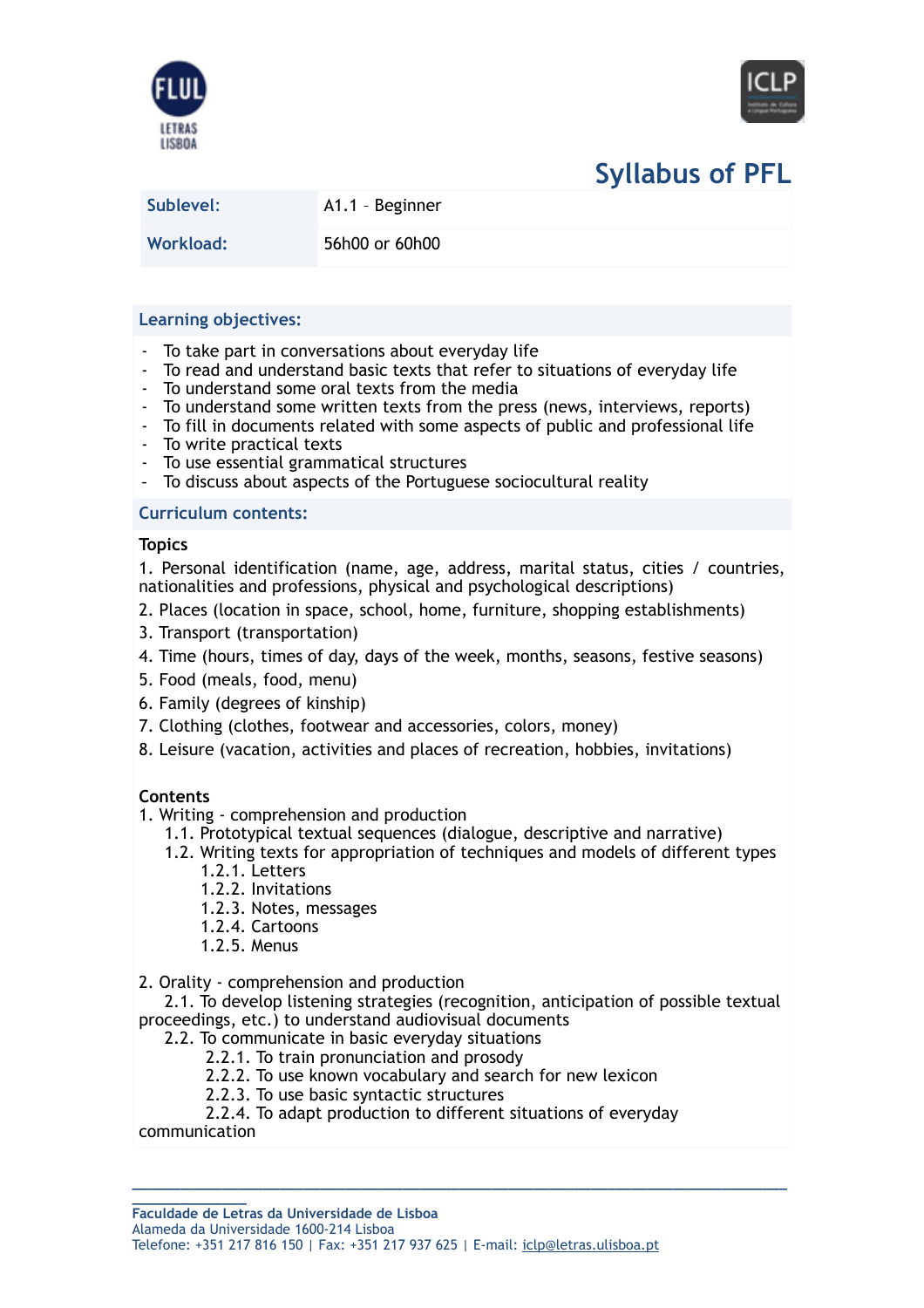## 3. Grammar

- 3.1. European Portuguese consonant and vowel system
	- 3.1.1. Vowels (oral and nasal)
	- 3.1.2. Consonants
	- 3.1.3. Diphthongs (oral and nasal)
- 3.2. Syllable structure
- 3.3. Word stress
	- 3.3.1. Prosodic
	- 3.3.2. Graphic
- 3.4. Relations between sound and spelling
	- 3.4.1. Stable cases
	- 3.4.2. Special cases
- 3.5. Formal relations between words
	- 3.5.1. Synonymy and antonymy
	- 3.5.2. Word families
- 3.6. Nominal, adjectival and verbal infection
	- 3.6.1. Noun
	- 3.6.2. Determiners (definite and indefinite articles, possessives, demonstratives and interrogative 'que')
	- 3.6.3. Adjective (degree: superlative analytical absolute)
	- 3.6.4. Pronouns (personal subject and indirect object, demonstratives, possessives and reflexes)
	- 3.6.5. Quantifiers (numerals and interrogatives)
	- 3.6.6. Verb
		- 3.6.6.1. Conjugation

 - Regular (*falar, morar, adorar, detestar, gostar, achar, chegar, entrar, ficar, chamar-se, viver, ler, dever, partir*…)

 - Irregular (*estar, ser, ter e ter de/que, haver, fazer, querer, pôr, poder, dizer, saber, ver, ouvir, sair, ir, vir*...)

3.6.6.2. Moods and tenses (present tense)

- 3.6.6.3. Periphrastic construction
- 3.6.7. Adverb (amount)
- 3.6.8. Preposition (movement, place, time, medium and contractions with articles)
- 3.6.9. Conjunctions (copulative coordination e and causal subordination porque)

## 3.7. Sentences

- 3.7.1. Word order
- 3.7.2. Subject-verb agreement
- 3.7.3. Types (declarative and interrogative) and forms (affirmative and negative) sentences

**Resources:**